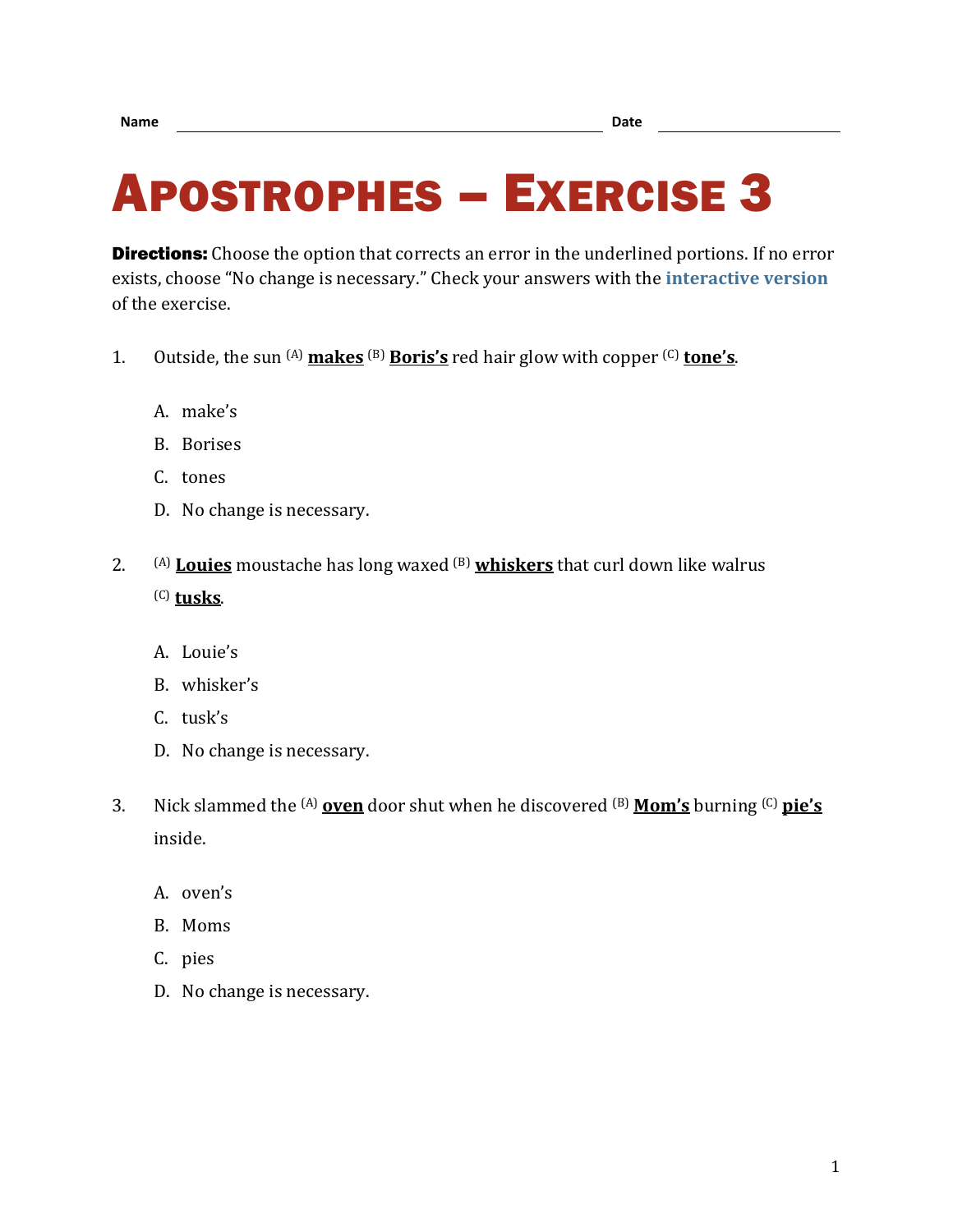- 4. Rebecca borrowed (A) **Elijahs** baseball cap since she would have no chance of catching (B) **fly balls** with the sun right in her (C) **eyes**.
	- A. Elijah's
	- B. fly ball's
	- C. eye's
	- D. No change is necessary.
- 5. We notice that Phyllis (A) **always** (B) **wash's** her hands, so if we try an hors d'oeuvre, we want one of (C) **hers**.
	- A. alway's
	- B. washes
	- C. her's
	- D. No change is necessary.
- 6. Missing (A) **apostrophes**, overabundant commas, and abused (B) **semicolons** make (C) **Deons** essay a mess.
	- A. apostrophe's
	- B. semicolon's
	- C. Deon's
	- D. No change is necessary.
- 7. Sam and Sara (A) **always** have extra (B) **supplies**, so if you forgot to bring a pencil, ask to borrow one of (C) **theirs**.
	- A. alway's
	- B. supply's
	- C. theirs'
	- D. No change is necessary.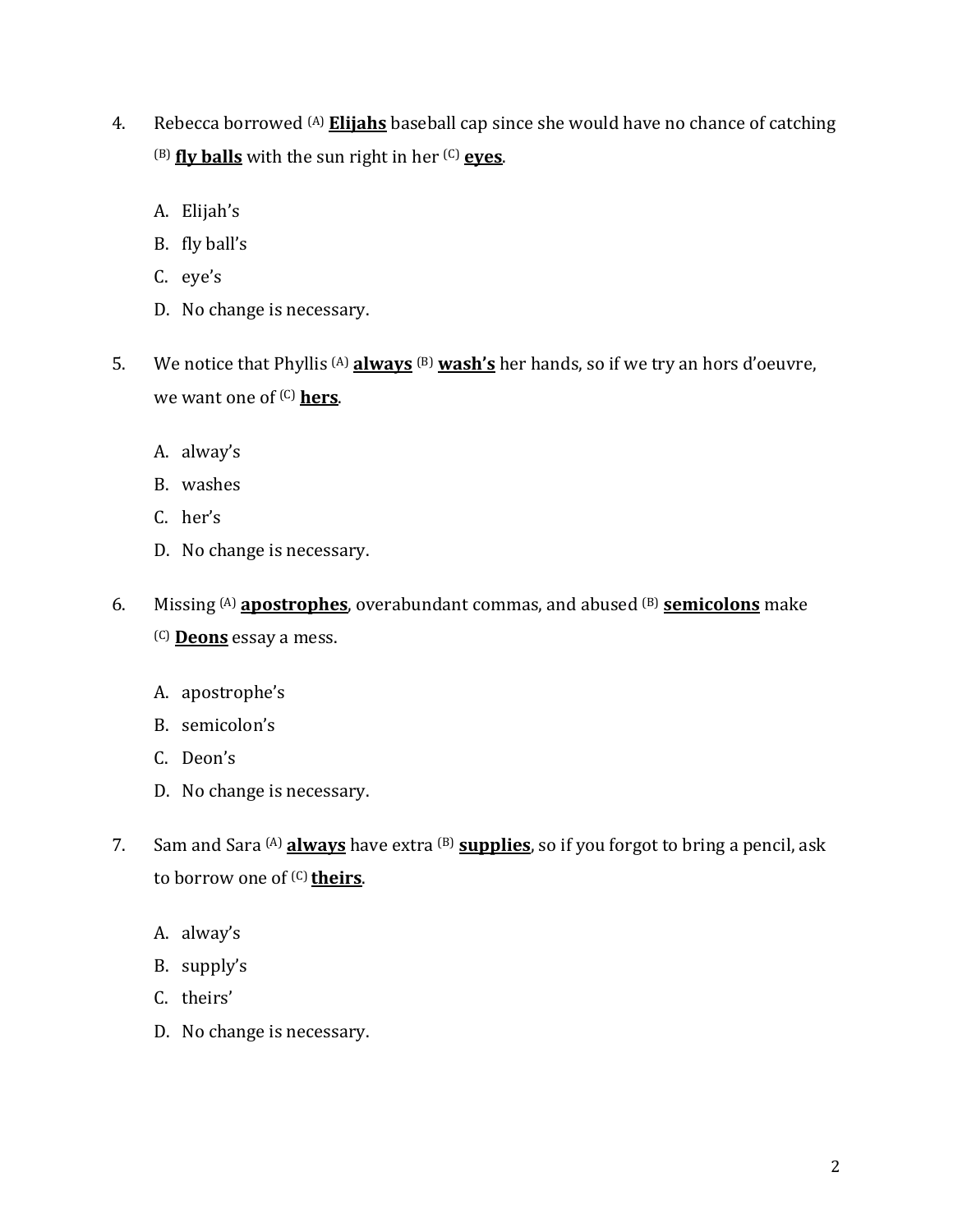- 8. (A) **Waves** crashed on the beach, and <sup>(B)</sup> clouds darkened the sky. The <sup>(C)</sup> days rough conditions convinced us to stay out of the water.
	- A. Wave's
	- B. cloud's
	- C. day's
	- D. No change is necessary.
- 9. No matter what tool Kyle tried, he (A) **could'nt** remove the rusty (B) **screws** from the (C) **door** frame.
	- A. couldn't
	- B. screw's
	- C. door's
	- D. No change is necessary.
- 10. Elephants are (A) **Jeremy's** favorite animal. He (B) **cringe's** every time he hears that (C) **poachers** have slaughtered another herd.
	- A. Jeremys
	- B. cringes
	- C. poachers'
	- D. No change is necessary.
- 11. Zebras grazed in the (A) **zoos** paddocks while (B) **tigers** paced in concrete and iron (C) **cages**.
	- A. zoo's
	- B. tiger's
	- C. cages'
	- D. No change is necessary.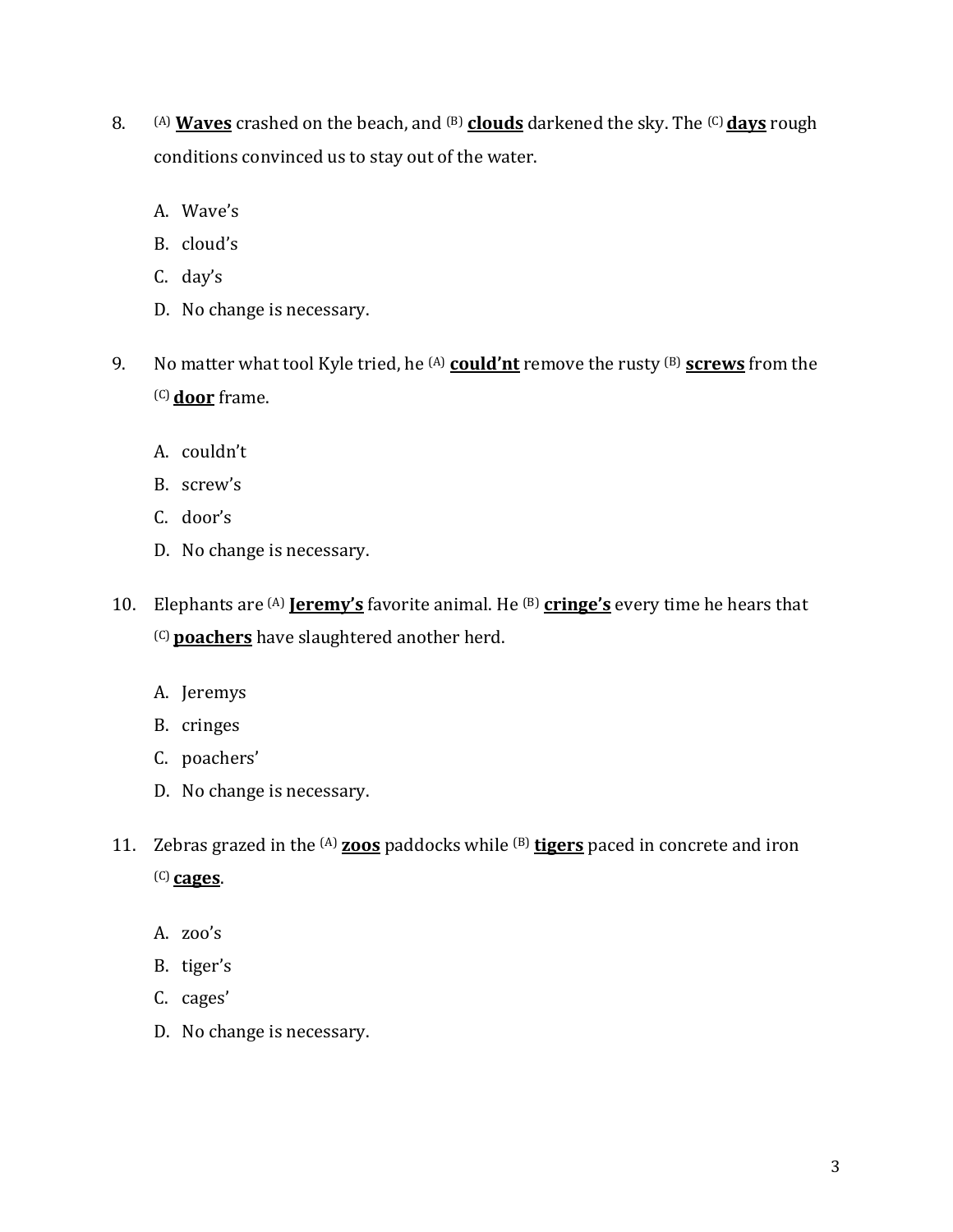- 12. Pedro never puts much effort into his (A) **cookies**, but we slaved for (B) **hour's** on (C) **ours**, so you should definitely try one!
	- A. cookie's
	- B. hours
	- C. our's
	- D. No change is necessary.
- 13. I decided to borrow (A) **Elizabeth's** scarf because the (B) **colors** matched my outfit, and she (C)**wouldn't** notice it was missing until hours after I left.
	- A. Elizabeths
	- B. color's
	- C. would'nt
	- D. No change is necessary.
- 14. Melody's rendition of "I Will Always Love You" hurt our (A) **ears**, but you have a nice singing voice, so (B) **were** hoping to enjoy (C) **yours**.
	- A. ear's
	- B. we're
	- C. your's
	- D. No change is necessary.
- 15. Ben stared at (A) **Jennifers** reflection in the plate glass library window. He admired the many (B) **curls** that cascaded down her back and the pink poodle (C) **earrings** dangling from her lobes.
	- A. Jennifer's
	- B. curl's
	- C. earring's
	- D. No change is necessary.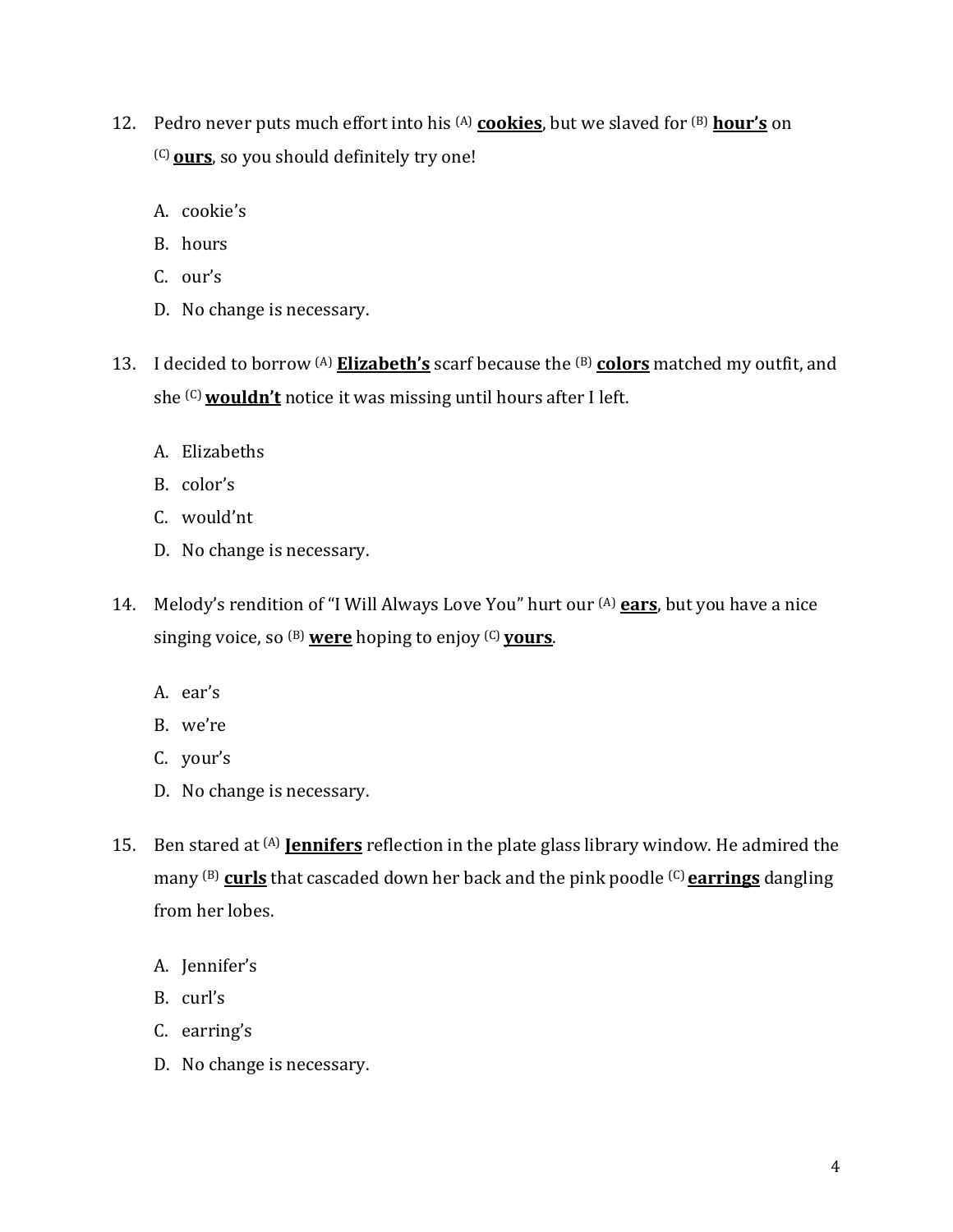- 16. After Alex skinned both of his (A) **knees**, he propped his unicycle against the (B) **garage** wall and no longer (C) **ride's** it.
	- A. knee's
	- B. garage's
	- C. rides
	- D. No change is necessary.
- 17. Frances tried my chocolate-broccoli (A) **muffins** and made a face. Maybe (B) **hell** like (C) **yours** better since you use fresh broccoli.
	- A. muffin's
	- B. he'll
	- C. yours'
	- D. No change is necessary.
- 18. In the hot classroom, <sup>(A)</sup> Warren's <sup>(B)</sup> glass's kept slipping down <sup>(C)</sup> his sweaty nose.
	- A. Warrens
	- B. glasses
	- C. he's
	- D. No change is necessary.
- 19. (A) **Hannah's** hackles rose at (B) **Jermaine's** criticism of her essay. Never mess with Hannah if she <sup>(C)</sup> hasn't had her coffee yet.
	- A. Hannahs
	- B. Jermaines
	- C. has'nt
	- D. No change is necessary.